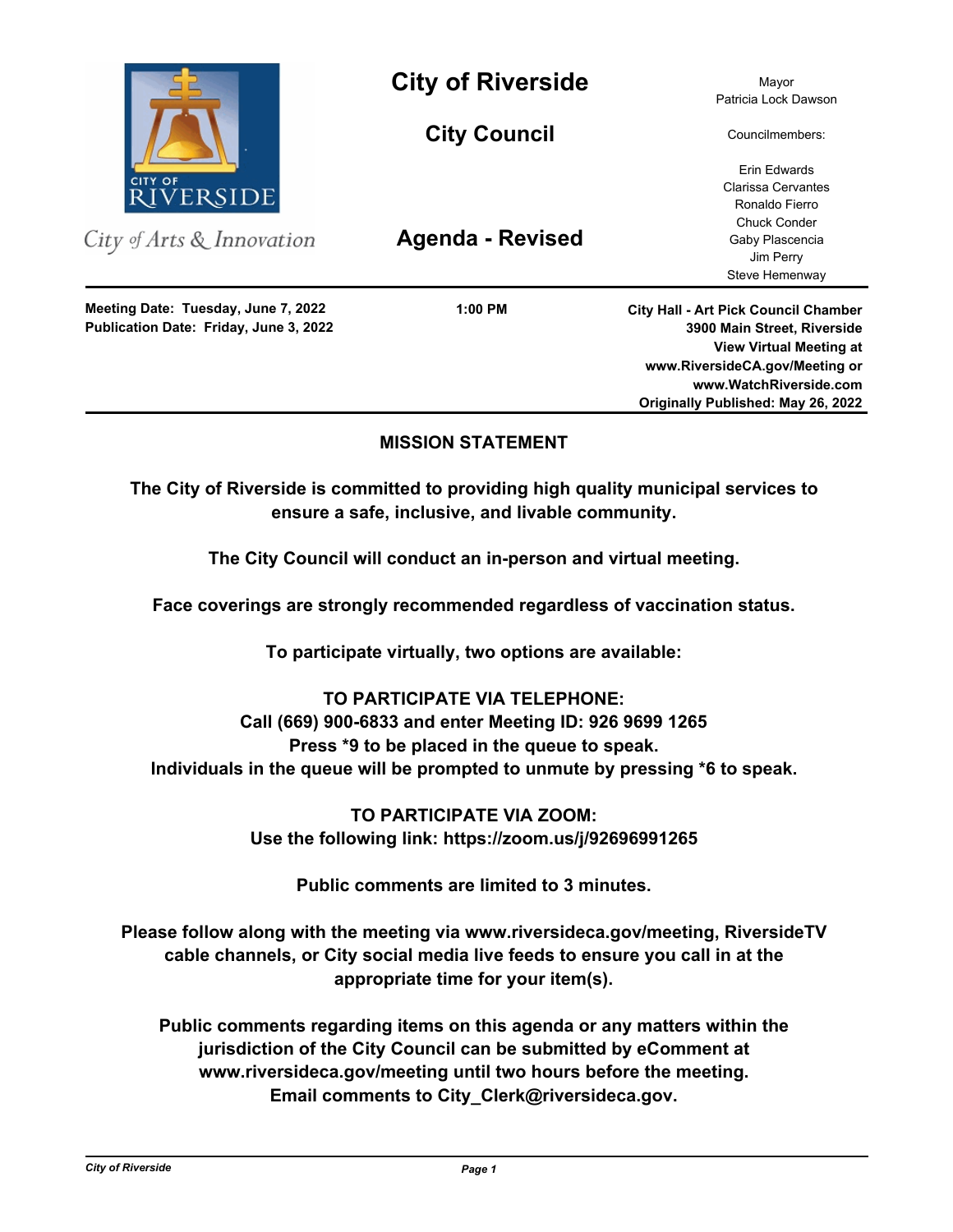**Pursuant to the City Council Meeting Rules adopted by Resolution No. 23618, the Members of the City Council and the public are reminded that they must preserve order and decorum throughout the Meeting. In that regard, Members of the City Council and the public are advised that any delay or disruption in the proceedings or a refusal to obey the orders of the City Council or the presiding officer constitutes a violation of these rules.**

**The City of Riverside is committed to fostering a respectful workplace that requires all employees and external stakeholders to embrace a culture of transparency and inclusivity. This includes acceptable behavior from everyone; a workplace that provides dignity, respect, and civility to our employees, customers, and the public they serve. City meetings should be a place where all members of our community feel safe and comfortable to participate. While there could be a high level of emotion associated with topics on this agenda, the City would like to set the expectation that all members of the public use language appropriate to a collaborative, professional, and respectful public environment.**

## **The City is resolute in its commitment to eliminate any form of harassment, discrimination, or retaliation in the workplace. The City maintains a zero-tolerance policy for harassment, discrimination, and retaliation in compliance with new harassment and discrimination laws.**

LISTENING ASSISTIVE DEVICES are available for the hearing impaired. The City of *Riverside wishes to make all of its public meetings accessible to the public. Upon request, this agenda will be made available in appropriate alternative formats to persons with disabilities, as required by 42 U.S.C. §12132 of the Americans with Disabilities Act of 1990. Any person requiring a modification or accommodation in order to participate in this meeting may contact the City's ADA Coordinator at 951-826-5427 at least 72 hours before the meeting, if possible. TTY users call 7-1-1 for telecommunications relay services (TRS).* 

*Agenda related writings or documents provided to the City Council are available in the Office of the City Clerk, at www.riversideca.gov/meeting, and in the binder located near the entrance of the Art Pick Council Chamber.* 

PLEASE NOTE--The numerical order of items on this agenda is for convenience of *reference. Items may be taken out of order upon request of the Mayor or Members of the City Council.*

## **1 P.M.**

### MAYOR CALLS MEETING TO ORDER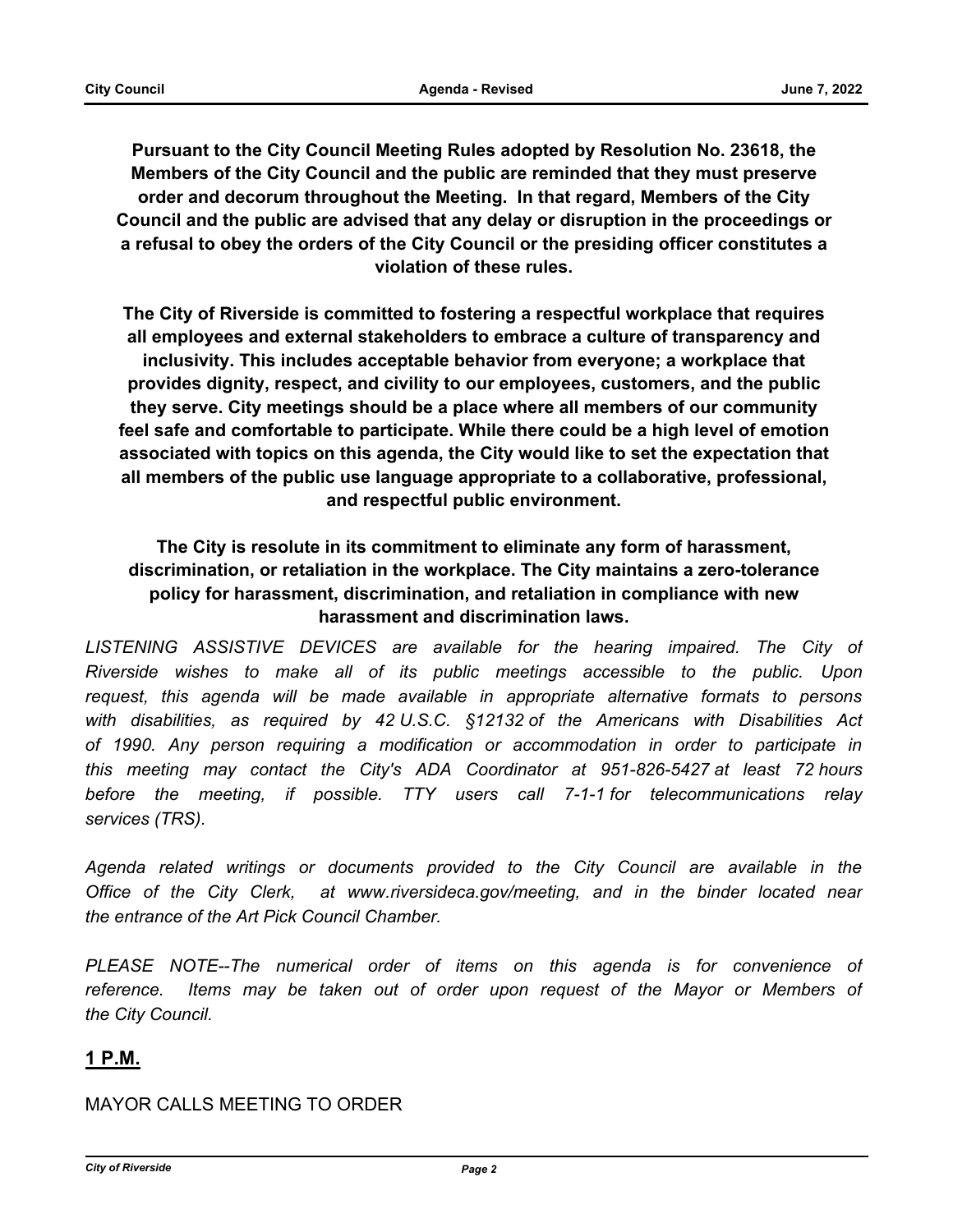#### INVOCATION - Councilmember Edwards

### PLEDGE OF ALLEGIANCE TO THE FLAG

#### PUBLIC COMMENT

#### *Audience participation is encouraged. Public comments are limited to 3 minutes.*

1 To comment on Closed Sessions, Consent Calendar and any matters within the jurisdiction of the City Council, you are invited to participate in person or call at (669) 900-6833 and enter Meeting ID: 926 9699 1265. Press \*9 to be placed in the queue to speak. Individuals in the queue will be prompted to unmute by pressing \*6 to speak.

To participate via ZOOM, use the following link: https://zoom.us/j/92696991265. Select the "raise hand" function to request to speak. An on-screen message will prompt you to "unmute" and speak.

#### MAYOR/COUNCILMEMBER COMMUNICATIONS

2 Brief reports on conferences, seminars, and regional meetings attended by Mayor and City Council, Ward updates, and announcements of upcoming events

Announcement of committee meetings:

Housing and Homelessness Committee at 3 p.m. on Wednesday, June 8, 2022, Art Pick Council Chamber/Virtual Meeting

Land Use, Sustainability and Resilience Committee at 3:30 p.m. on Monday, June 13, 2022, Art Pick Council Chamber/Virtual Meeting

#### COMMUNICATIONS

- 3 Intergovernmental relations and legislative update (City Manager) (All Wards) (5-minute presentation)
- 4 Homeless solutions update (City Manager) (All Wards) (5-minute presentation)
- 5 Strategic plan update (City Manager) (All Wards) (5-minute presentation)
- 6 Sustainability update (City Manager) (All Wards) (5-minute presentation)
- 7 Pertinent health, safety, and security updates (City Manager) (All Wards) (5-minute presentation)
- 8 Legal update (City Attorney) (All Wards) (5-minute presentation)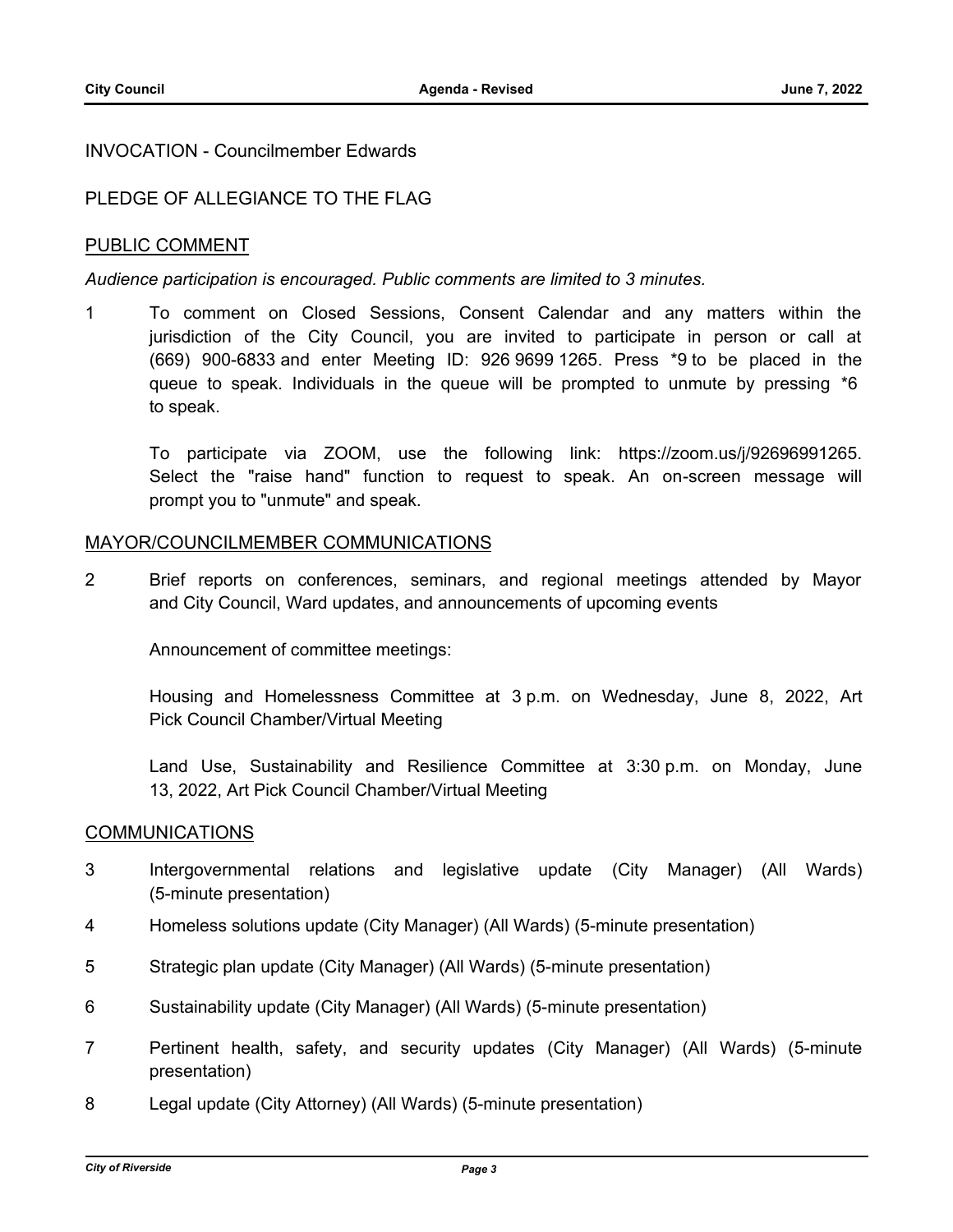#### PRESENTATIONS

- 9 Chief Innovation Officer George Khalil to recognize Innovation and Technology Department staff and consultants for outstanding teamwork - Disaster Recovery and Response (5-minute presentation)
- 10 Recognition of The Cheech Marin Center for Chicano Art and Culture opening and programs (10-minute presentation)
- **[Presentation](http://riversideca.legistar.com/gateway.aspx?M=F&ID=5317f901-2413-4e32-bcd3-fd5b697581c8.pdf)** *Attachments:*

[Video](https://riversideca.granicus.com/player/clip/5118)

#### CONSENT CALENDAR - Item # 11-30

*All matters listed under the CONSENT CALENDAR are considered routine by the City Council and may be enacted by one motion in the form listed below. There will be no separate discussion of these items unless, before the City Council votes on the motion to*  adopt, Members of the City Council or staff request specific items be removed from the *Consent Calendar for separate action.*

#### City Attorney

- 11 Outside counsel expenditures for January 1, 2022 through March 31, 2022 (All Wards)
- [Report](http://riversideca.legistar.com/gateway.aspx?M=F&ID=dbdcca67-5e4b-4c45-a5e3-e20459609273.docx) *Attachments:*

#### [Expenditure Report](http://riversideca.legistar.com/gateway.aspx?M=F&ID=90e3acd5-ba3f-4ed6-814e-082e159d44a7.pdf)

- 12 Reconsider circumstances of the state of emergency and make a finding that state and/or local officials continue to recommend social distancing measures (All Wards)
- **[Report](http://riversideca.legistar.com/gateway.aspx?M=F&ID=2b376bb0-1413-41d1-9bd7-9a4e8af57670.docx)** [Government Code 54953](http://riversideca.legistar.com/gateway.aspx?M=F&ID=f4eefc24-ec6f-4f18-b3e2-1a5ca90fc66f.pdf) *Attachments:*

#### City Clerk

- 13 Minutes of May 17 and 24, 2022
- [Minutes 5-17-22](http://riversideca.legistar.com/gateway.aspx?M=F&ID=68fc49cf-b385-46fa-b776-33b2bf05294b.pdf) [Minutes 5-24-22](http://riversideca.legistar.com/gateway.aspx?M=F&ID=e93f8be4-0f2d-49b7-b0b9-4cc1fd71a2eb.pdf) *Attachments:*

#### Community and Economic Development

14 Agreement with Everytable, PBC, for approximately \$224,808 in lease revenue for Mission Square Office Building for five-year term with two five-year extension options - 3750 University Avenue, Suite 100 (Ward 1)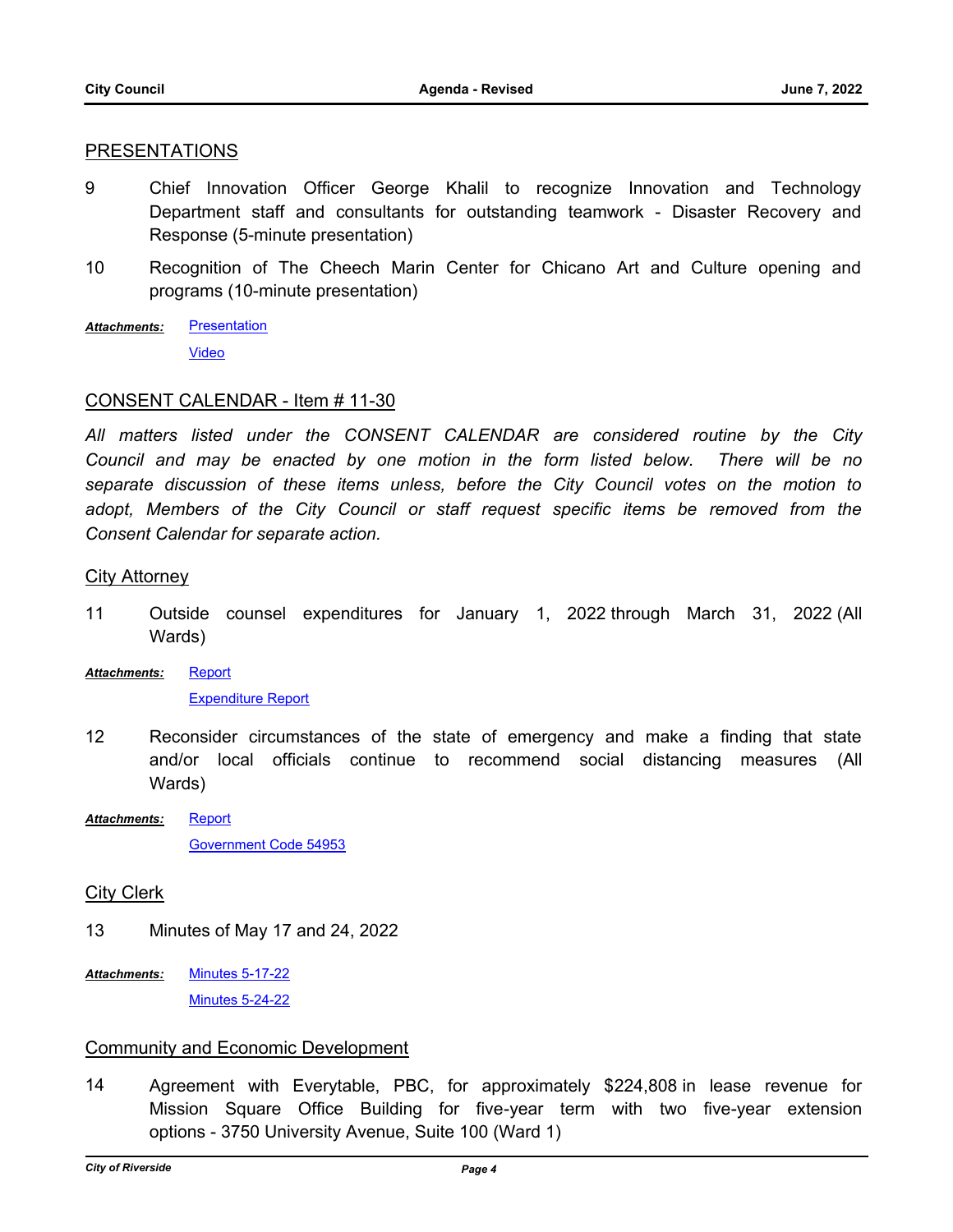[Report](http://riversideca.legistar.com/gateway.aspx?M=F&ID=7555eb06-9963-449b-887e-db753b5581f2.docx) *Attachments:*

**[Agreement](http://riversideca.legistar.com/gateway.aspx?M=F&ID=0e2e01f3-0bc0-48ed-aa9a-31a3187fb26b.pdf)** 

15 Case PR-2021-001082 - Adam Kooienga of Hofman Planning Associates - Adopt an Ordinance of the City Council of the City of Riverside, California, amending Section 19.130.010 and Table 19.150.020.A in Title 19 of the Riverside Municipal Code - Waive further reading - 7920 Lindbergh Drive between Jesse Lane and Earhart Way (Intro. on 5-24-22, Ward 4)

**[Ordinance](http://riversideca.legistar.com/gateway.aspx?M=F&ID=d7653a57-4cc6-43a6-897f-9f34ffb60258.docx)** [Title 19 Changes](http://riversideca.legistar.com/gateway.aspx?M=F&ID=937cdf5a-f744-4584-a132-4a10bca10610.pdf) *Attachments:*

- 16 Case P09-0173 Adopt an Ordinance of the City of Riverside, California, amending the Zoning Map of the City of Riverside pursuant to Chapter 19.090 of the Riverside Municipal Code by rezoning a 0.47-acre portion of a 5.01-acre parcel located at 18049 Clarke Court, from the R-1-1/2 – Single Family Residential Zone to RC – Residential Conservation Zone - Waive further reading (Intro. on 5-24-22, Ward 4)
- **[Ordinance](http://riversideca.legistar.com/gateway.aspx?M=F&ID=6ae9fd06-f7c2-48b7-a57e-8ed2c09c470e.doc)** [Legal Description](http://riversideca.legistar.com/gateway.aspx?M=F&ID=a98f8a6e-17ef-4829-ab62-8760c67b4db9.pdf) *Attachments:*

### Finance

- 17 Fiscal Year 2022-23 appropriations limit of \$400,803,266 (All Wards)
- **[Report](http://riversideca.legistar.com/gateway.aspx?M=F&ID=2d9f562b-e91b-42e2-843d-ffcf9dc2c09a.docx)** [Appropriations Limit Calculation](http://riversideca.legistar.com/gateway.aspx?M=F&ID=3aa53a7f-7528-40e7-a072-354abe190574.pdf) **[Presentation](http://riversideca.legistar.com/gateway.aspx?M=F&ID=b9da9394-6146-4080-87c3-bf4faca17dce.pdf)** *Attachments:*
- 18 Fiscal Year 2022-23 Master Fees and Charges Schedule update (All Wards)

**[Report](http://riversideca.legistar.com/gateway.aspx?M=F&ID=bea99589-665d-47c8-bc6d-f97b97e59b94.docx)** [Schedule of Fees and Charges](http://riversideca.legistar.com/gateway.aspx?M=F&ID=2ea12ad7-755d-422c-9ac8-8174b889041e.pdf) **[Presentation](http://riversideca.legistar.com/gateway.aspx?M=F&ID=58d392d4-14f5-4642-b753-6db356907da3.pdf)** *Attachments:*

19 Renewal of various insurance policies through Keenan & Associates for \$5,688,023.78 with ten percent contingency for total not-to-exceed \$6,256,826.16 through June 30, 2023 (All Wards)

*Attachments:* [Report](http://riversideca.legistar.com/gateway.aspx?M=F&ID=202330f6-40ba-421d-9075-a1a19512dafb.docx)

20 A Resolution of the City Council of the City of Riverside, California, declaring its intention to levy and collect assessments for Fiscal Year 2022-2023 within the Riverwalk Landscape Maintenance District, approving report, and giving notice of the time and place of a public hearing on the proposed assessments - Waive further reading - Schedule public hearing for July 5, 2022, at 3:00 p.m. (Ward 7)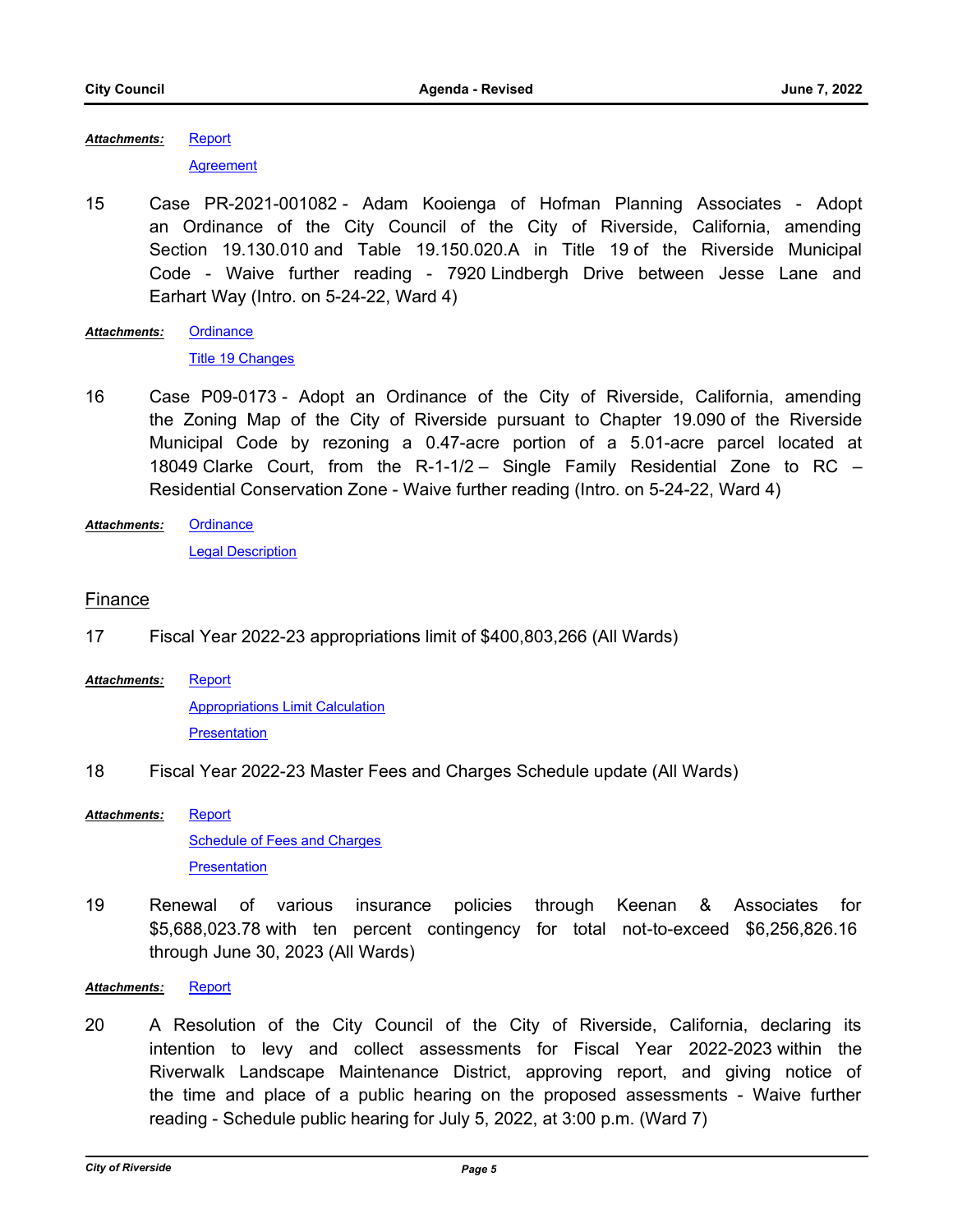**[Report](http://riversideca.legistar.com/gateway.aspx?M=F&ID=5ae179a8-d828-430d-8f77-9921ba0eb002.doc) [Resolution](http://riversideca.legistar.com/gateway.aspx?M=F&ID=99e75bf2-79f8-4161-8ea5-8c32ff6da568.docx)** [Preliminary 2022-23 Engineer's Report](http://riversideca.legistar.com/gateway.aspx?M=F&ID=5bfbdc3c-35c8-4a97-9658-8f6fc78f4e28.pdf) *Attachments:*

- 21 A Resolution of the City Council of the City of Riverside, California, declaring its intention to levy and collect assessments for Fiscal Year 2022-2023 within Landscape Maintenance District No. 88-1 (Sycamore Highlands), approving report, and giving notice of the time and place of a public hearing on the proposed assessments - Waive further reading - Schedule public hearing for July 5, 2022, at 3:00 p.m. (Ward 2)
- [Report](http://riversideca.legistar.com/gateway.aspx?M=F&ID=0baa469f-1e4b-4156-8578-335f8e1603fc.doc) **[Resolution](http://riversideca.legistar.com/gateway.aspx?M=F&ID=1fd3f324-7e6c-40d0-94cc-6605db0b9a09.doc)** [Engineer's Report](http://riversideca.legistar.com/gateway.aspx?M=F&ID=8a7d38c9-641b-4ca1-a505-0248ca1ee40f.pdf) *Attachments:*
- 22 A Resolution of the City Council of the City of Riverside, California, declaring its intention to levy and collect assessments for Fiscal Year 2022-2023 within Street Lighting District No. 1, approving report, and giving notice of the time and place of a public hearing on the proposed assessments - Waive further reading - Schedule public hearing for Tuesday, July 5, 2022 at 3:00 p.m. (All Wards)
- **[Report](http://riversideca.legistar.com/gateway.aspx?M=F&ID=4c4de9ec-d2eb-4f9d-a6c6-a69e61cf6840.doc) [Resolution](http://riversideca.legistar.com/gateway.aspx?M=F&ID=a9d0151c-48ef-4242-85cd-da4b26cc6d16.docx)** [Engineer's Report](http://riversideca.legistar.com/gateway.aspx?M=F&ID=c0aaeb97-bd1b-46f8-ab5f-e5b64a7c8e94.pdf) **[Assessment Roll](http://riversideca.legistar.com/gateway.aspx?M=F&ID=0f609f9e-cb66-432c-a7e1-d78ab8f4ee2b.pdf)** [Engineer's Assessment Diagrams](http://riversideca.legistar.com/gateway.aspx?M=F&ID=81f7b7c3-800b-4935-aefd-5dd64a017d5f.pdf) *Attachments:*

### Fire

23 Appropriate \$100,000 from Special Deposit Account to Fire Department Special Departmental Supplies Account for disposable and non-disposable medical monitoring supplies and equipment for Paramedic Equipment Refresh Account - Supplemental appropriation - Funds Transfer - Five affirmative votes required (All Wards)

[Report](http://riversideca.legistar.com/gateway.aspx?M=F&ID=1ca88fb8-14c3-439f-b75c-15b560afb249.docx) *Attachments:*

**AMR** Contract [Revised Council Report 5-18-22](http://riversideca.legistar.com/gateway.aspx?M=F&ID=3ab63e4c-dc90-4789-9f84-a4c201d39574.docx)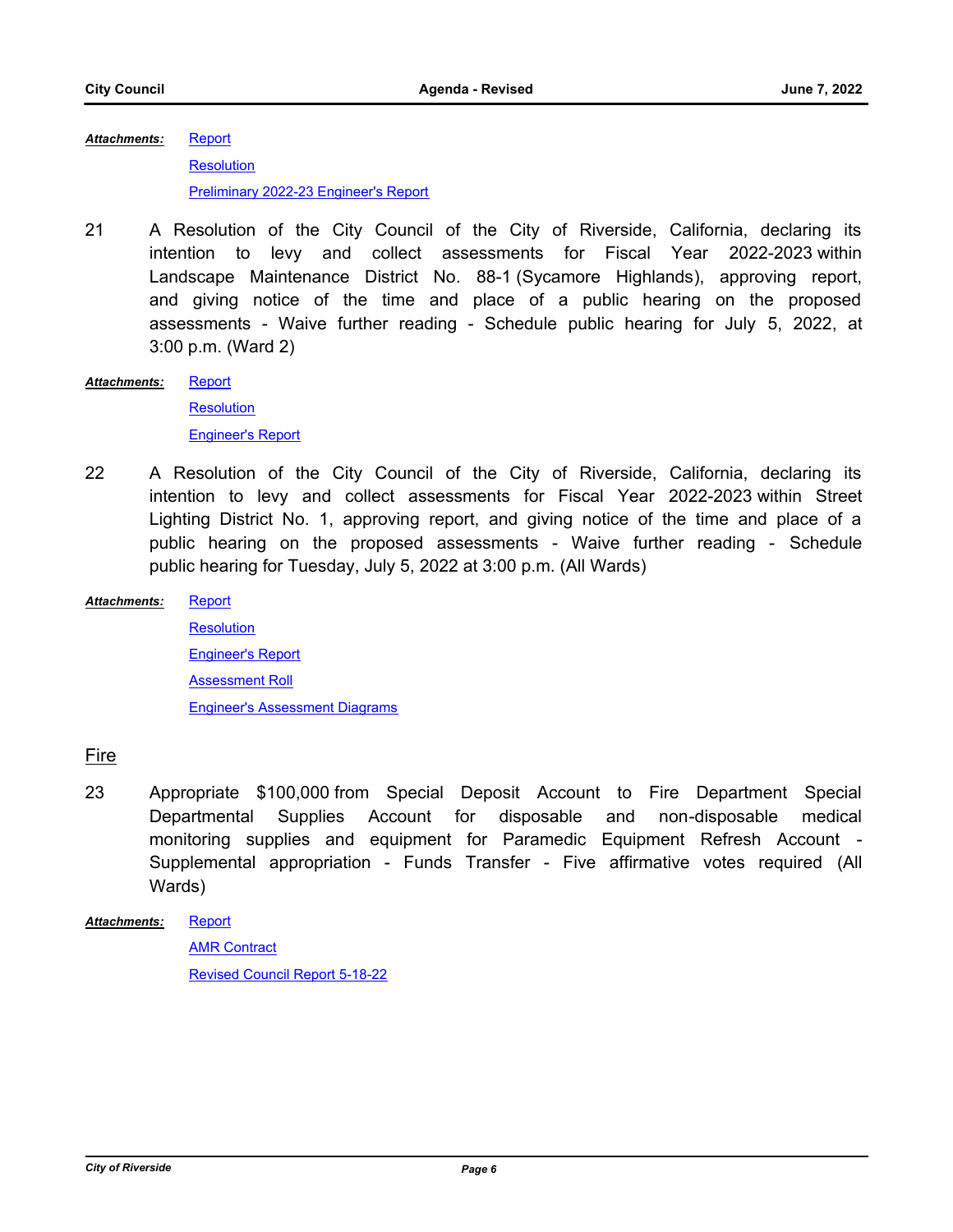#### **Innovation and Technology**

24 MEASURE Z - Renewal of forty-three annual software and hardware maintenance and support subscription agreements with aggregate expenditures over \$50,000 for estimated total of \$2,659,170 with fifteen percent change order authority including Amendment No. 2 to Support Services Agreement with PlanetBids, Inc., for \$50,175 annual compensation for agreement total of \$440,458.01 from Innovation and Technology Department Budget and Measure Z Account through June 30, 2026 (All Wards)

[Report](http://riversideca.legistar.com/gateway.aspx?M=F&ID=f6cf5652-19be-4d80-86cc-fdd3ccc213f8.docx) *Attachments:*

> [Technology Procurements](http://riversideca.legistar.com/gateway.aspx?M=F&ID=7252c5dd-ceae-4cba-958c-364aca4fd490.docx) [Support Services Agreement](http://riversideca.legistar.com/gateway.aspx?M=F&ID=0c5ff222-9abc-4a2d-acb1-342e2dbafc50.pdf)

#### Parks, Recreation, and Community Services

- 25 Agreement with Janet Goeske Foundation for \$390,027 annually, for management and operations at Janet Goeske Senior Center through June 30, 2023, with two additional two-year extension options (Ward 3)
- **[Report](http://riversideca.legistar.com/gateway.aspx?M=F&ID=a95b97f2-7be0-49ef-93e6-9ed88b675fc4.docx)** *Attachments:*

**[Agreement](http://riversideca.legistar.com/gateway.aspx?M=F&ID=6641424d-5d18-4edb-9ccf-e257e6d6d795.pdf)** 

- 26 First Amendment to Lease Agreement with John Muir Charter School for \$1,286.52 monthly for 852 square feet of space at Eric M. Solander Center located at Bryant Park through June 30, 2023 (Ward 6)
- [Report](http://riversideca.legistar.com/gateway.aspx?M=F&ID=758bf34b-8d8c-41d9-a316-f2f783f3bc0a.docx) *Attachments:*

[Agreement](http://riversideca.legistar.com/gateway.aspx?M=F&ID=1ce7eef0-66e8-4fe3-825a-4f7d85f9ace7.pdf)

- 27 Second Amendment to Agreement with The Sauce Creative Services, Corp., for \$213,218.31 with 15 percent change order authority for total of \$245,201.06 to design, print, and distribute the Explore Riverside/Parks, Recreation and Community Services Department Activity Guide and flip book through June 19, 2023 (All Wards)
- **[Report](http://riversideca.legistar.com/gateway.aspx?M=F&ID=9db6a6dc-9f03-4f4b-a85f-6ee46dee13f6.docx) [Agreement](http://riversideca.legistar.com/gateway.aspx?M=F&ID=67ac4933-ebf6-43f5-b68a-249a54661f0a.pdf)** *Attachments:*

### Public Works

28 Second Amendment to Agreement with Retail Marketing Services, Inc., dba CarTrac, for \$120,000 increased compensation for total contract of \$480,000 from General Fund, Public Works Department, Shopping Cart Retrieval Program, Professional Services Expenditure Account for shopping cart retrieval services through June 30, 2023 (All Wards)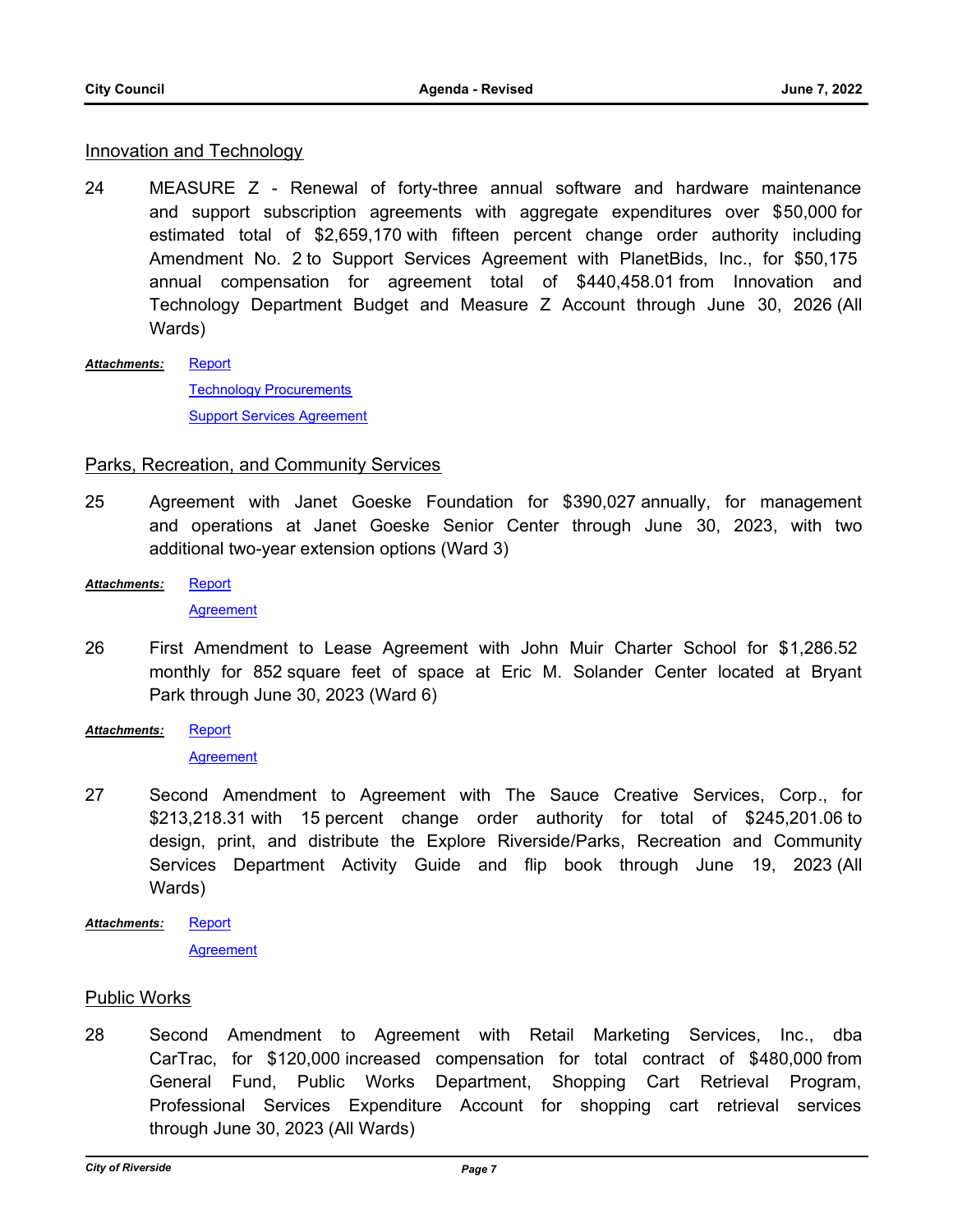[Report](http://riversideca.legistar.com/gateway.aspx?M=F&ID=8324e14d-721c-4535-8d34-9de243378da3.docx) [Executed Agreement](http://riversideca.legistar.com/gateway.aspx?M=F&ID=cd7ec52a-a8b3-44ce-9c5e-35f96fcad2a6.pdf) **[Agreement](http://riversideca.legistar.com/gateway.aspx?M=F&ID=f94f03ee-76b6-4d5a-899b-5fdf747aa4de.pdf)** *Attachments:*

29 Fifth Amendment to Agreement with Greater Riverside Chamber of Commerce for \$97,716 for coordination of community-based volunteer beautification efforts through December 31, 2022 (All Wards)

```
Report
Attachments:
```
**[Agreement](http://riversideca.legistar.com/gateway.aspx?M=F&ID=9c6966f7-fb56-4d3e-bdc9-5a60dc437a71.pdf)** 

30 California Department of Transportation Active Transportation Program Cycle VI grant application for \$27,550,000 for pedestrian network improvements at Five Points intersection at La Sierra and Hole Avenues, Mitchell Avenue Trail improvements between Campbell and Hole Avenues, Citywide Safe Routes to School Plan, temporary pedestrian zone within Fairmount Park, and improvements to connect 17 points of historic interest in Downtown and adjoining areas (All Wards)

*Attachments:* [Report](http://riversideca.legistar.com/gateway.aspx?M=F&ID=b31b3723-30d1-412c-b78b-2d0ac1829e38.docx)

#### DISCUSSION CALENDAR

*Audience participation is encouraged. Public comments are limited to 3 minutes. Press \*9 to be placed in the queue to speak when the Discussion item is called.*

- 31 Councilmember Cervantes recommends temporary change to Mills Act Program allowing acceptance of all applications submitted through July 2022 and requests a resolution to modify program to allow for applications to be accepted between January 1 and May 31 of each calendar year and increase number of applications accepted (All Wards) (10-minute presentation)
- **[Report](http://riversideca.legistar.com/gateway.aspx?M=F&ID=a0a5e6a8-50d2-425a-83b6-2008472a4173.pdf)** [Resolution 20825](http://riversideca.legistar.com/gateway.aspx?M=F&ID=2721274e-cbaf-4adc-9080-0aa1068d8de6.pdf) [Resolution 22139](http://riversideca.legistar.com/gateway.aspx?M=F&ID=dd845758-0ae9-4a1f-aaae-448d6ed2c8d0.pdf) **[Presentation](http://riversideca.legistar.com/gateway.aspx?M=F&ID=51bd5e31-7a52-4ca4-9a59-eacb87a56135.pdf)** *Attachments:*

### CLOSED SESSIONS

*Time listed is approximate. The City Council may adjourn to the below listed Closed Sessions at their convenience during this City Council meeting.*

31a Pursuant to Government Code §54956.9(d)(1) to confer with and/or receive advice from legal counsel concerning Shawn Casteel v. City of Riverside, et al., RCSC Case No. RIC 1906046

*Attachments:* [Report](http://riversideca.legistar.com/gateway.aspx?M=F&ID=3f091ffa-6df0-4800-8758-8d5c5dbbad1e.pdf)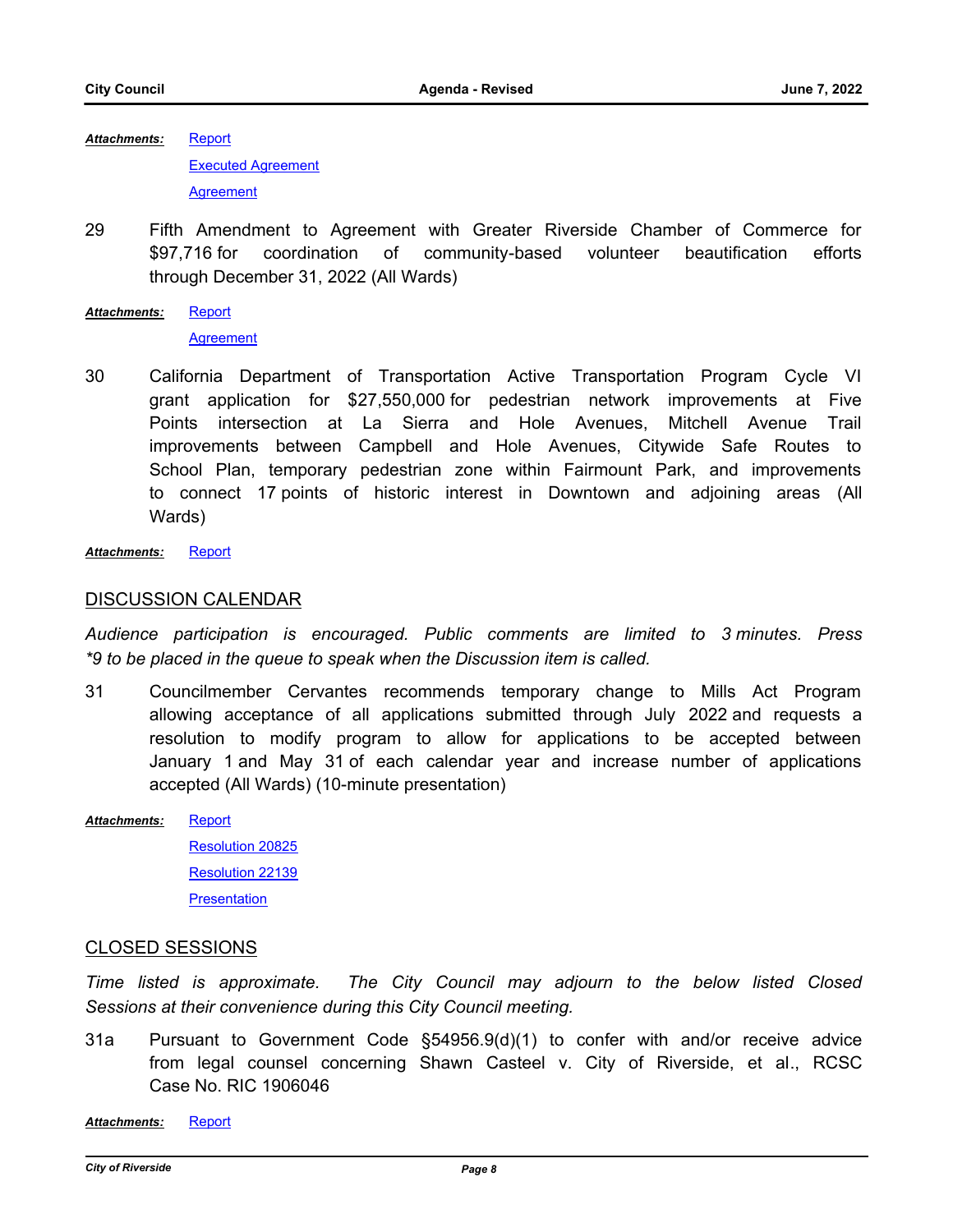32 Pursuant to Government Code §54956.9(d)(1) to confer with and/or receive advice from legal counsel concerning Chenita Johnson v City of Riverside, et al., RCSC Case No. RIC 1905290

#### *Attachments:* [Report](http://riversideca.legistar.com/gateway.aspx?M=F&ID=9c68e218-4493-4a12-a012-17e2ef7ed2bd.doc)

33 Pursuant to Government Code §54956.9(d)(1) to confer with and/or receive advice from legal counsel concerning Service Employees International Union, Local 721 v. City of Riverside, Case No. LA-CE-1577-M

#### Attachments: [Report](http://riversideca.legistar.com/gateway.aspx?M=F&ID=f7f1fad3-ad1f-4e3a-bd3d-7c5c1bd0f1af.doc)

34 Pursuant to Government Code §54956.9(d)(1) to confer with and/or receive advice from legal counsel concerning Riversiders Against Increased Taxes v. City of Riverside, et al., Riverside Superior Court Case No. CVRI 2104120

#### Attachments: [Report](http://riversideca.legistar.com/gateway.aspx?M=F&ID=aa8b6b07-acbc-4ef4-8b28-8f99ba147fff.doc)

35 Pursuant to Government Code §54957(a) for consultation with Chief of Police Larry Gonzalez and Chief Information Officer George Khalil regarding threat to public services or facilities

#### *Attachments:* [Report](http://riversideca.legistar.com/gateway.aspx?M=F&ID=13c65a64-02cf-459f-aeca-92d0b935b116.doc)

36 Pursuant to Government Code §54956.9(d)(2) to confer with and/or receive advice from legal counsel concerning significant exposure to litigation - one case

#### *Attachments:* [Report](http://riversideca.legistar.com/gateway.aspx?M=F&ID=37e78d41-4a4b-4ea8-ab96-d32dbe17447b.doc)

37 Pursuant to Government Code §54956.9(d)(4) to confer with and/or receive advice from legal counsel concerning the City Council deciding whether to initiate litigation - one case

#### *Attachments:* [Report](http://riversideca.legistar.com/gateway.aspx?M=F&ID=bec3a0a8-0bd5-4bd0-bd4c-f691d7957d79.doc)

38 Pursuant to Government Code §54957.6 to review the City Council's position and instruct designated representatives regarding salaries, salary schedules, or compensation paid in the form of fringe benefits of all Executive Management employees except the City Manager, City Attorney, and City Clerk, all Management and Confidential employees as defined by PERS, Fire Management Unit, Riverside City Firefighters Association, Riverside Police Officers Association (Police and Police Supervisory Units), Service Employees International Union #721, International Brotherhood of Electrical Workers #47, and Riverside Police Administrators Association

#### *Attachments:* [Report](http://riversideca.legistar.com/gateway.aspx?M=F&ID=7780487e-85d5-4cf0-b683-9606f39fe735.doc)

39 Pursuant to Government Code §54957 for recruitment/appointment of City Manager by City Council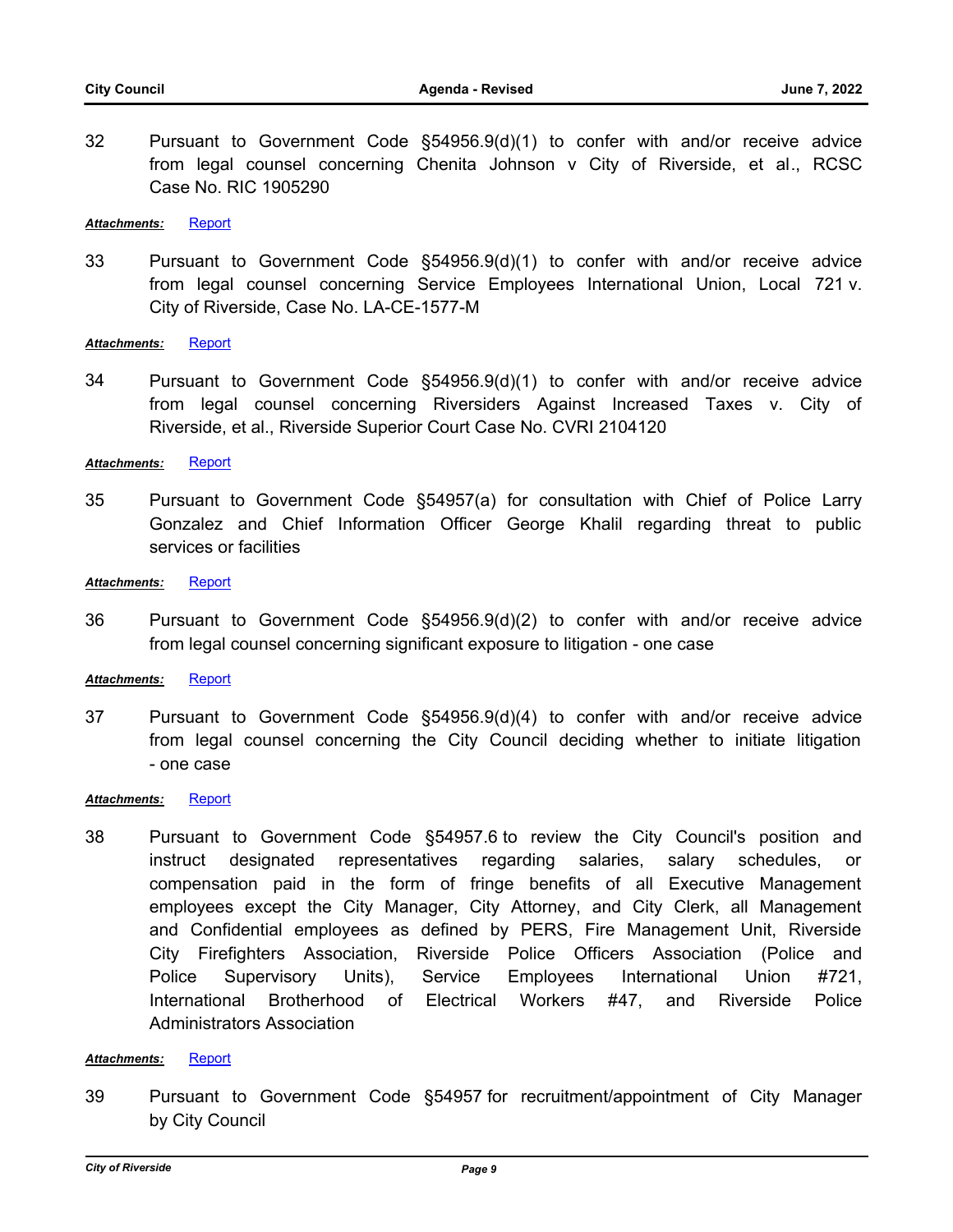*Attachments:* [Report](http://riversideca.legistar.com/gateway.aspx?M=F&ID=7d523b07-7b12-4412-b931-4246949c18f1.pdf)

### **3 P.M.**

#### PUBLIC HEARINGS/PLANNING REFERRALS AND APPEALS

*Audience participation is encouraged. Public comments are limited to 3 minutes. Press \*9 to be placed in the queue to speak when the discussion item is called.*

40 United States Department of Housing and Urban Development Fiscal Year 2022-23 Annual Action Plan for \$8,467,783 for expenditure of Community Development Block Grant, Emergency Solutions Grant, Housing Opportunities for Persons with AIDS grant, and HOME Investment Partnerships Program funds - Funds transfer - Supplemental appropriations - Five affirmative votes required (Community and Economic Development) (All Wards) (10-minute presentation)

#### **[Report](http://riversideca.legistar.com/gateway.aspx?M=F&ID=5b10a331-4679-4f2e-b56b-fe9b77e71a86.docx)** *Attachments:*

[CDBG Project Funding Reccomendations](http://riversideca.legistar.com/gateway.aspx?M=F&ID=0e8bf177-a7a3-42bc-9056-c988b1b05a65.xlsx) [22-23 HUD Annual Action Plan DRAFT](http://riversideca.legistar.com/gateway.aspx?M=F&ID=2ea33c96-654f-464f-9260-1fab39b1423c.pdf) **[Presentation](http://riversideca.legistar.com/gateway.aspx?M=F&ID=c82691f9-eed3-4789-bfa3-0438ac5d82c5.pdf) [Notice](http://riversideca.legistar.com/gateway.aspx?M=F&ID=57de2f5b-d27e-4869-af1e-af60843d4cb5.pdf)** 

#### **COMMUNICATIONS**

- 41 City Attorney report on Closed Session discussions
- 42 Items for future City Council consideration as requested by Mayor or Members of the City Council - City Manager/City Attorney reports

*\* \* \* \* \* \* \* \* \**

*The next regular City Council meeting is scheduled for Tuesday, June 14, 2022*

*City Council meetings broadcast with closed captioning available on AT&T Channel 99, Charter Spectrum Channel 3, and Frontier Cable Channel 21 Rebroadcast Wednesdays at 9 p.m., Fridays at 1 p.m., and Saturdays at 9 a.m.*

> *View live Webcast of the City Council Meeting at: www.RiversideCA.gov/Meeting or www.WatchRiverside.com*